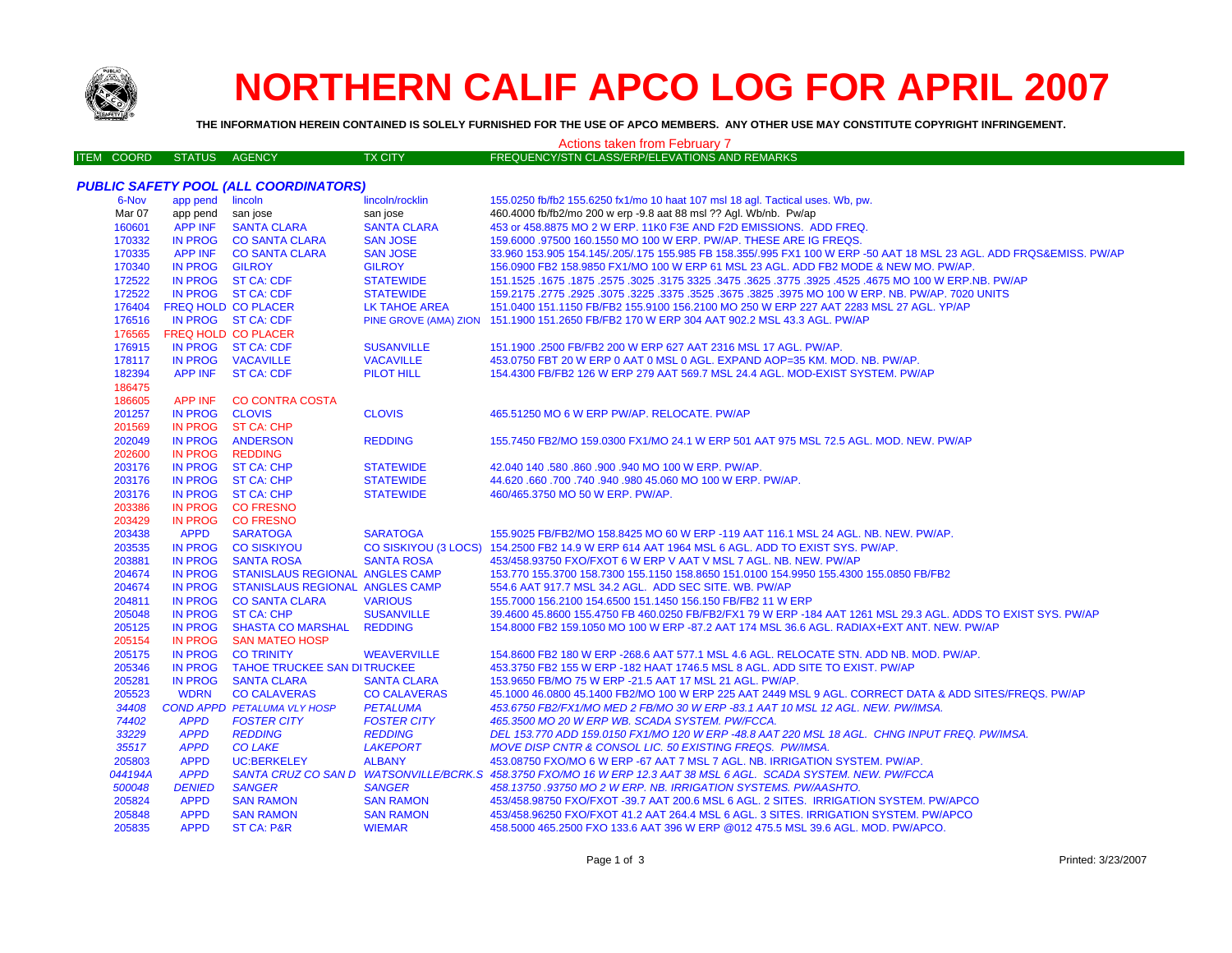|                   | Actions taken from February 7 |                                                      |                              |                                                                                                                    |                    |  |  |
|-------------------|-------------------------------|------------------------------------------------------|------------------------------|--------------------------------------------------------------------------------------------------------------------|--------------------|--|--|
| <b>ITEM COORD</b> | <b>STATUS</b>                 | <b>AGENCY</b>                                        | <b>TX CITY</b>               | FREQUENCY/STN CLASS/ERP/ELEVATIONS AND REMARKS                                                                     |                    |  |  |
| 205836            | <b>APPD</b>                   | <b>JACKSON</b>                                       | <b>JACKSON &amp; VIC</b>     | 453/458.1500 FXO 145.9 AAT 20 W ERP 504 MSL 17 AGL. VOTING RCVRS (2). PW/APCO.                                     |                    |  |  |
| 205841            | <b>IN PROG</b>                | <b>ST CA: DGS-OBG</b>                                |                              |                                                                                                                    |                    |  |  |
| 500071            | <b>APPD</b>                   | <b>MADERA</b>                                        | <b>MADERA</b>                | 453.4000 FB2/MO 60 W ERP 36 AAT 90 MSL 28 AGL. RESTORAL. PW/AASHTO                                                 |                    |  |  |
| 205858            | <b>APPD</b>                   | <b>ST CA: CHP</b>                                    | <b>AUBURN</b>                | 159.0300 FX1 60 W ERP 9.4 AAT 460.9 MSL 11.3 AGL. REARRANGE ANTENNAS. PW/AP                                        |                    |  |  |
| 500056            | <b>APPD</b>                   | <b>CORDOVA R&amp;P DIST</b>                          | <b>RANCHO CORDOVA</b>        | 453/458.6500 MO 2 W ERP. NB. IRRIGATION SYSTEM. PW/AASHTO                                                          |                    |  |  |
| 205885            | <b>APPD</b>                   | <b>ST CA: CHP</b>                                    |                              | COLUMBIA/DARDENELLE 460.3000 72.760 FXO 111 W ERP 125.6 AAT 2267 MSL 29 AGL. 3 SITES. PW/AP.                       |                    |  |  |
| 205888            | <b>APPD</b>                   | <b>SANTA CRUZ</b>                                    | <b>SANTA CRUZ</b>            | 154.1000 FB2 (EXISTS AS FB) 158.7900 MO 125 W ERP ?? AAT 95 MSL 15 AGL. MOD. PW/AP                                 |                    |  |  |
| 205889            | <b>APPD</b>                   | <b>ST CA: OES</b>                                    | <b>BERKELEY</b>              | 153.7550 FB 154.9800 FX1 100 W ERP 122.2 AAT 243.8 MSL 12.2 AGL. CORRECTS COORDS. PW/AP                            |                    |  |  |
| 36427             | <b>APPD</b>                   | <b>SAN JOSE</b>                                      | <b>SAN JOSE</b>              | 153.9800 FB/FB2 155.8200 MO 240 W ERP -65.5 AAT 61 MSL 44 AGL. ADD TO EXIST SYS. PW/IMSA.                          |                    |  |  |
| 205938            | <b>APPD</b>                   | <b>ST CA: CHP</b>                                    | <b>CALDECOTT TNL</b>         | 154.2800 FB 325 W ERP 122.2 AAT 243 MSL 12.2 AGL. CORRECT MISC SITE DATA. PW/AP.                                   |                    |  |  |
| 205939            | <b>APPD</b>                   | <b>ST CA: CDF</b>                                    | LAKESHORE(FRS CO)            | 151.3850 FB/FB2 159.2700 FX1 96 W ERP 253.6 AAT 2599.6 MSL 18.3 AGL. RELOCATE TO NEW TOWER. PW/AP                  |                    |  |  |
| 205944            | <b>APPD</b>                   | <b>SANTA ROSA JC</b>                                 |                              | WINDSOR/FORESTHILL 460.4000 .5500 FB/FB2/FX1/MO 25 W ERP -40 AAT 47 MSL 12.2 AGL. ADD TO EXIST SYS. PW/AP          |                    |  |  |
| 205950            | APPD                          | <b>CO MONTEREY</b>                                   |                              |                                                                                                                    |                    |  |  |
| 205973            | IN PROG                       | YOLO CO                                              | YOLO CO                      | 156.0150 155.1450 MO 120 W ERP. WB/NB. ADDS MO FREQS. PW/AP                                                        |                    |  |  |
| 205972            | APPD                          | ST CA: DOT                                           | KLAMATH (DN CO)              | 453/458.2375 .7000 FXO 90 W ERP 756.5 AAT 1299.4 MSL 15.2 AGL. LINKS. NB. PW/AP                                    |                    |  |  |
| 38170             | <b>APPD</b>                   | MANTECA                                              | <b>MANTECA</b>               | DEL 460.1000 ADD 453.81250 FB2/FX1/MO 100 W ERP 38.5 AAT 10 MSL 39.6 AGL. NB. PW/IMSA.                             |                    |  |  |
| 511060            | <b>APPD</b>                   | CI/CO SAN FRANCISCO                                  | TRACY/GROVELAND              | 15 FREQUENCIES 453 MHZ 35 W ERP FBT. GPS-RTK. PW/AASHTO                                                            |                    |  |  |
| 206069            | IN PROG                       | ST CA: DOT                                           | <b>SHAVER LAKE</b>           | 460/465.3500 .36250 FXO 50 W ERP 556.6 AAT 2291 MSL 45.7 AGL.CONTROL LINKS. BIG CREEK/TOLL HOUSE & SHAVER LK PW/AP |                    |  |  |
| 033229            | <b>APPD</b>                   | <b>REDDING</b>                                       | <b>REDDING</b>               | 159.0750 FX1/MO 120 W ERP -48.8 AAT 220 MSL 18 AGL. DEL 153.770 WB. MOD. PW/IMSA.                                  |                    |  |  |
| 038538            | <b>APPD</b>                   | CO DEL NORTE                                         | <b>CRESCENT CITY</b>         | 154.0850 FB/MO 40 W ERP -47.7 AAT 12 MSL 13.7 AGL. RELOCATE. WB. PW/IMSA.                                          |                    |  |  |
| 500189            | <b>APPD</b>                   | <b>CHOWCHILLA</b>                                    | <b>CHOWCHILLA</b>            | 453/458.03750 MO 2 W ERP. NB. NEW. PW/AASHTO.                                                                      |                    |  |  |
| 206184            | <b>WDRN</b>                   | CO DOUGLAS (NV)                                      | MARKLEVILLE                  | 155.7150 FB2/MO ?? FX1/MO 11.4 W ERP 715 AAT 2732 MSL 14 AGL. NEW. PW/AP                                           |                    |  |  |
| 530011            | <b>APPD</b>                   | TAHOE MTN RESORTS                                    | TRUCKEE                      | 453.000 FB2/MO 100 W ERP -161 AAT 1828 MSL 11 AGL. NB. IG/EWA                                                      |                    |  |  |
| 037049            | <b>APPD</b>                   | <b>CO MONTEREY</b>                                   | <b>SALINAS</b>               | 154.3700 FB/MO 156.015 FX1                                                                                         |                    |  |  |
| 206217            | APPD                          | CO MERCED                                            | CO MERCED                    | 154.8900 MO 2475.0 453/458.7000 MO 6W ERP (BOMB ROBOT). RESET CENTER OF AOP. PW/AP                                 |                    |  |  |
| 206314            | IN PROG                       | <b>TRUCKEE FPD</b>                                   | <b>TRUCKEE</b>               | 154.3250 FB2 200 W ERP 82 AAT 2052 MSL 15 AGL. ADD SITE TO EXIST LIC. PW/AP                                        |                    |  |  |
|                   |                               |                                                      |                              |                                                                                                                    |                    |  |  |
| 470-512 MHz POOL  |                               |                                                      |                              |                                                                                                                    |                    |  |  |
| mar 07            | app pend                      | fairfield                                            | fairfield                    | ???.????? Fb/fb2/fx1/mo 200 w erp ??? Aat ??? Msl ?? Agl. Add PD chnl. Pw/ap                                       |                    |  |  |
|                   |                               | fairfield                                            | fairfield                    | ???.????? Fb/fb2/fx1/mo 200 w erp ??? Aat ??? Msl ?? Agl. Add FD chnl. Pw/ap                                       |                    |  |  |
| mar 07<br>202214  | app pend<br>IN PROG           | <b>CO MARIN</b>                                      | <b>BODEGA</b>                | 483.9500 .3750 484.8750 490.8000 488.9750 489.3250 .7000 490.1000 .7250                                            |                    |  |  |
|                   |                               | <b>CONTINUES</b>                                     |                              | FB/FB2 200 W ERP 39 AAT 218 MSL 30 AGL. ADD TO EXIST. YP/AP.                                                       |                    |  |  |
| 202278            | IN PROG                       | <b>CO MARIN</b>                                      | <b>CO MARIN &amp; SONOMA</b> | 483.6525 .1750 485.6250 484.2000 489.8500 FB2/MO 200 W ERP 566 AAT 745 MSL 60.7 AGL. NEW. PW/AP                    |                    |  |  |
| 201279            | <b>IN PROG</b>                | <b>CO CONTRA COSTA</b>                               | <b>ORINDA</b>                | 482.7250 489.2500 490.0500 FB8/MO 33 W ERP 487 AAT 583 MSL 43 AGL. PW/AP                                           |                    |  |  |
| 201289            | IN PROG                       | <b>CO CONTRA COSTA</b>                               | <b>MARTINEZ</b>              | 482.5750 483.0000 483.4000 483.7750 FB8/MO8 137 W ERP 239 AAT 273 MSL 36.6 AGL. PW/AP. NEW.                        |                    |  |  |
| 202293            | <b>IN PROG</b>                | <b>CO MARIN</b>                                      |                              |                                                                                                                    |                    |  |  |
| 35350             | <b>APPD</b>                   | <b>HAYWARD</b>                                       | <b>HAYWARD</b>               | 482.63750 .66250 FB2 164 W ERP 94.3 AAT 369 MSL 15 AGL. ADD SITE TO SYSTEM. PW/IMSA                                |                    |  |  |
| 101029            | <b>APPD</b>                   | MOBILE RELAY ASSOC GLEN ELLEN (SON)                  |                              | 483.73750 FB6/MO 500 W ERP 505 AAT 695 MSL 28 AGL. ADD FREQ IG/EWA                                                 |                    |  |  |
| 131101            | <b>APPD</b>                   | MOBILE RELAY ASSOC                                   | <i>LIVERMORE</i>             | 483.36250 FB6/MO 200 W ERP 126 AAT 335 MSL 39.6 AGL. ADD FREQ. MOD. NB. IG/EWA                                     |                    |  |  |
| 134045            | <b>APPD</b>                   | MOBILE RELAY ASSOC LIVERMORE                         |                              | 483.56250 FB6/MO 400 W ERP 126 AAT 335 MSL 39.6 AGL. ADD FREQ MOD. WB/NB. IG/EWA.                                  |                    |  |  |
| 154232            | <b>APPD</b>                   | MOBILE RELAY ASSOC FAIRFAX                           |                              | 483.78750 FB6/FX1T/MO6 1000 W ERP 612 AAT 762 MSL 15 AGL. NB. IG/EWA.                                              |                    |  |  |
|                   |                               |                                                      |                              |                                                                                                                    |                    |  |  |
|                   |                               | 800 MHz PUBLIC SAFETY (GP, YP, GF, YF) & Commi Users |                              |                                                                                                                    |                    |  |  |
| dec 06            | app pend                      | uc: berkeley                                         | berkeley                     | 867.8750 868.2125 mo 5 w erp. Gp/ap. Add ht channels.                                                              |                    |  |  |
|                   |                               |                                                      |                              |                                                                                                                    |                    |  |  |
| dec 06            | app pend uc: davis            |                                                      | davis                        | 868.8625 866.1750 mo 5 w erp. Gp/ap. Add ht channels.                                                              |                    |  |  |
| 176408            |                               | FREQ HLD ST CA: P&R                                  | PINE GROVE (ZION)            | 856.7375 858.7625 FB/FB2/FX1/MO 184 W ERP 282.9 AAT 902 MSL 43.3 AGL. ADD 2N CHNL MINOR MODS. GP/AP                |                    |  |  |
| 180044            | <b>APP INF</b>                | <b>CO NAPA</b>                                       | <b>BERRYESSA PK</b>          | 856.96250 FB 280 W ERP 647.2 AAT 932 MSL 6.1 AGL. ADD TO EXIST. GP/AP. MOB DATA.                                   |                    |  |  |
| 181958            | APP INF                       | <b>OAKLAND</b>                                       | <b>OAKLAND</b>               | 858.93750 FB2/FX1/MO 105 W ERP -3 AAT 91.4 MSL 18.9 AGL. ADD NEW FREQ. PW/AP                                       |                    |  |  |
| 202627            |                               | IN PROG STOCKTON                                     | <b>STOCKTON</b>              | 856.23750 859.48750 FB/FB2/MO 75 W ERP 40.3 AAT 5.8 MSL 122 AGL. EXIST. ADD SITE. GP/AP                            |                    |  |  |
| 203621            | IN PROG                       | ST CA: P&R                                           |                              |                                                                                                                    |                    |  |  |
| 205647            |                               | IN PROG ST CA: P&R                                   | <b>HOLLISTER</b>             | 855.48750 856.93750 FB/FX1 49 W ERP 85.3 AAT 456 MSL 4.6 AGL. ADD TO SYSTEM. GP/AP                                 |                    |  |  |
| 205648            |                               | IN PROG ST CA: DOT                                   | <b>SHAVER LAKE (FRS)</b>     | 856.76250 857.76250 FB/FB2/FX1 90 W ERP 555.3 AAT 2074.8 MSL 25.9 AGL. ADD TO SYS. GP/AP                           |                    |  |  |
| 205770            | IN PROG                       | <b>ST CA: DOT</b>                                    | <b>MODESTO</b>               | 857.76250 FB/FX1 75 W ERP 12.5 AAT 24.4 MSL 9.1 AGL. ADD 2ND SITE CHNG FREQS. GP/AP                                |                    |  |  |
| 61205             | <b>APPD</b>                   | LODI UNIFIED SCH DIST LODI (BEAR MTN)                |                              | 855.18750 860.68750 FB2/FX1/MO 300 W ERP 523 AAT 834.5 MSL 46 AGL. CHNG SVC CODE TO YJ/IMSA.                       |                    |  |  |
| 205782            | <b>APPD</b>                   | <b>ST CA: DOT</b>                                    | <b>BRADLEY/COALINGA</b>      | 856.76250 859.98750 FB/FB2/FX1 318 W ERP 534 AAT 1209.1 MSL 21.3 AGL. ADD TO SYSTEM. GP/APCO                       |                    |  |  |
|                   |                               |                                                      |                              |                                                                                                                    |                    |  |  |
|                   |                               |                                                      |                              | Page 2 of 3                                                                                                        | Printed: 3/23/2007 |  |  |